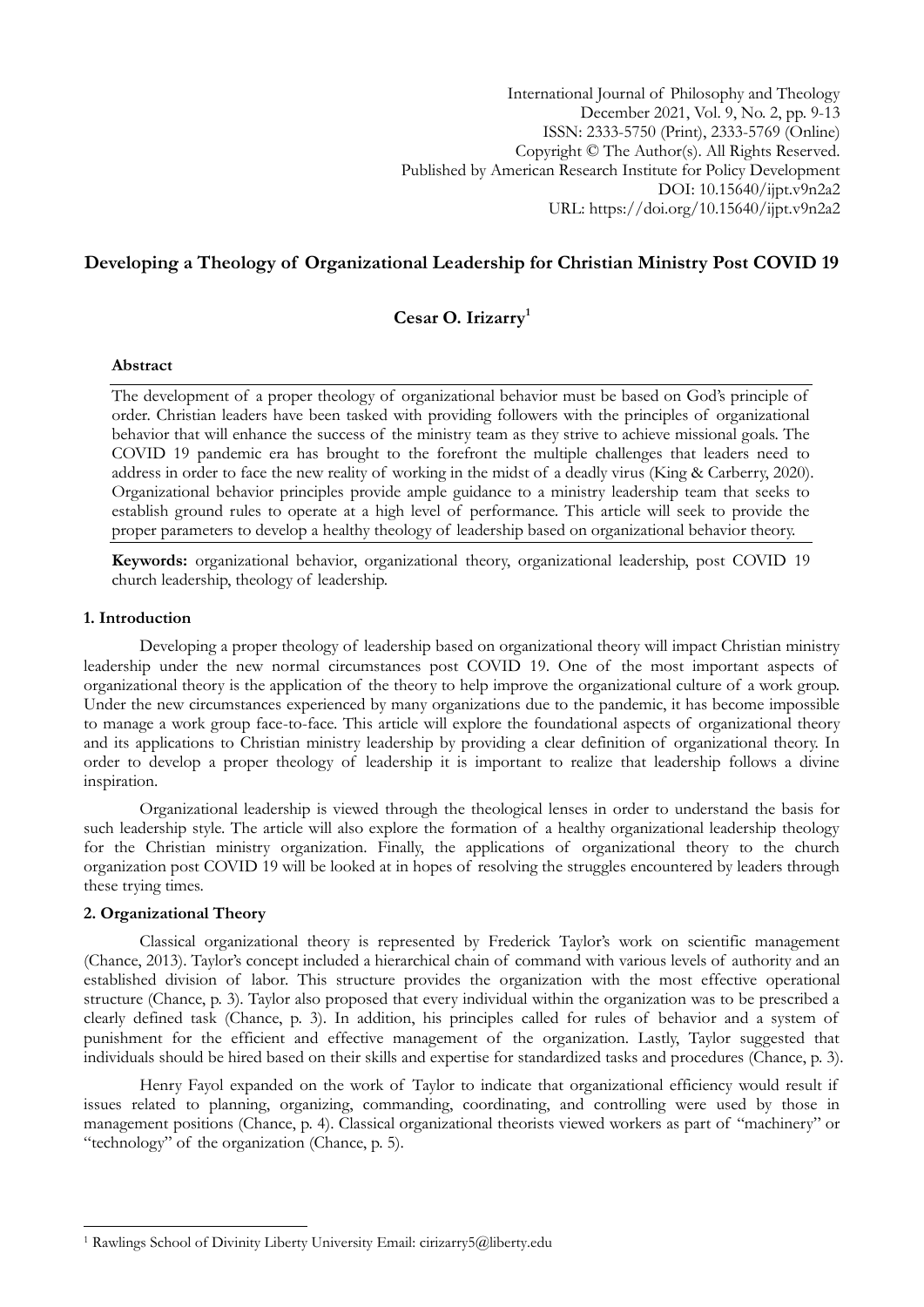The consideration of human dynamics on the effectiveness and efficiency of the organization launched a period of change from organizational structure to social and psychological factors within organizations (Chance, p. 5). It would be the interest in group dynamics that changed leadership from a mere structural component of an organization to an agent of change capable of improving the wellbeing of individuals within organizations.

Defining organizations and organizational theory enhances its significance for leading during times of crisis. One of the first aspects of this study is to define and understand what an organization encompasses. Organizations are defined as "collections of people, material assets, financial resources, and information, whose members have common goals that they cooperate to pursue" (Haveman & Wetts, 2019). Organizations are always seeking to be effective and efficient in their performance. Leaders in charge of organizations are responsible for changing strategies and structure to improve performance (Haveman & Wetts, p. 2).

It is necessary to understand that organizations work like machines, they are tools (Morgan, 2007). However, this argument from Morgan is debatable. While individuals may be seen as parts of a complex machine, their humanity is exposed and in need of acknowledgment from leadership. Organizations need to be empowered, for this is the way to develop successfully in order to achieve its goals (Francescato& Aber, 2015, p. 719). According to Qiu*et al*., "organizations are complex systems" (Qiu*et al*., 2016, p. 18).Much like Morgan, Qiu addresses the organization as a complex "machine-like" system that exists for the purpose of advancing a goal.

Today, with the advent of a global health crisis, organizations have to adapt quickly to the changing work environment to continue on their path to efficient performance. Organizations can be caught up in a contentious environment brought about by a crisis (King& Carberry, 2020). The COVID 19 pandemic has affected the way organizations work by pushing workers to the remote environment, including church organizations. Ministry leaders need to adapt in order to continue the work of the kingdom through the challenges of remote working conditions. For this reason, it becomes necessary to develop a proper theology of organizational behavior based on the leadership principles of organizational theory.

# **3. Developing a Proper Theology of Leadership**

With the advent of a crisis, it becomes necessary to examine the foundations of leadership that provide support for the development of a healthy theology of leadership in response to global changes that may affect the church. According to Ruffner & Huizing, "Leadership, from a biblical perspective makes us realize that the very essence of God's being creates the rationale for all human behavior and enterprise" (2016). Becoming a practical theologian helps one understand and influence theology as practiced in everyday life in specific social settings (Miller, 2015). Organizations are influenced in their daily practices by leadership who is capable of developing a proper theology.

Actions from leaders, good or bad, have the potential of impacting our daily lives (Eberly*et al*., 2013). Leadership impacts not only the individual follower but also teams/groups, departments, and whole organizations (Hiller *et al*., 2011). Effective leaders influence shared beliefs and values to create a complete and comprehensive level of change (Litz & Scott, 2017, p. 569). It is for those reasons that leadership needs to embrace a theology of change and influence in a positive manner as it seeks to conform to organizational theory.

Organizations change in response to technological, political-economic, or cultural changes (Baum & Haveman, 2020). Effective leaders may use a transformational style of leadership in order to influence those processes utilized by "leaders to persuade followers to adopt certain behaviors in order to bring about what the leader considers as beneficial change" (Bush, 2018, p. 883).As one continues to explore the meaning of the different aspects of leadership and the implications of managing an organization effectively, it becomes extremely important to develop and practice a proper theology of organizational leadership in order to transform the organization and those individuals who work within it. The next section of the article will help the reader to understand the basis for organizational leadership theology.

# **4. Organizational Leadership Theology**

Organizational leadership viewed through the theological lenses of the leader is an appropriate way to influence the individuals who belong to an organizational structure. One of the most important aspects of organizational theology is that "just as leaders need followers to fulfill their roles, they need organizations to get work done" (Brazer*et al*., 2014).One needs to develop a theology of organization based on the practical aspects of problem solving in organizations due to the fact that, "organization theory and management practice are not theologically neutral" (Miller, 2015).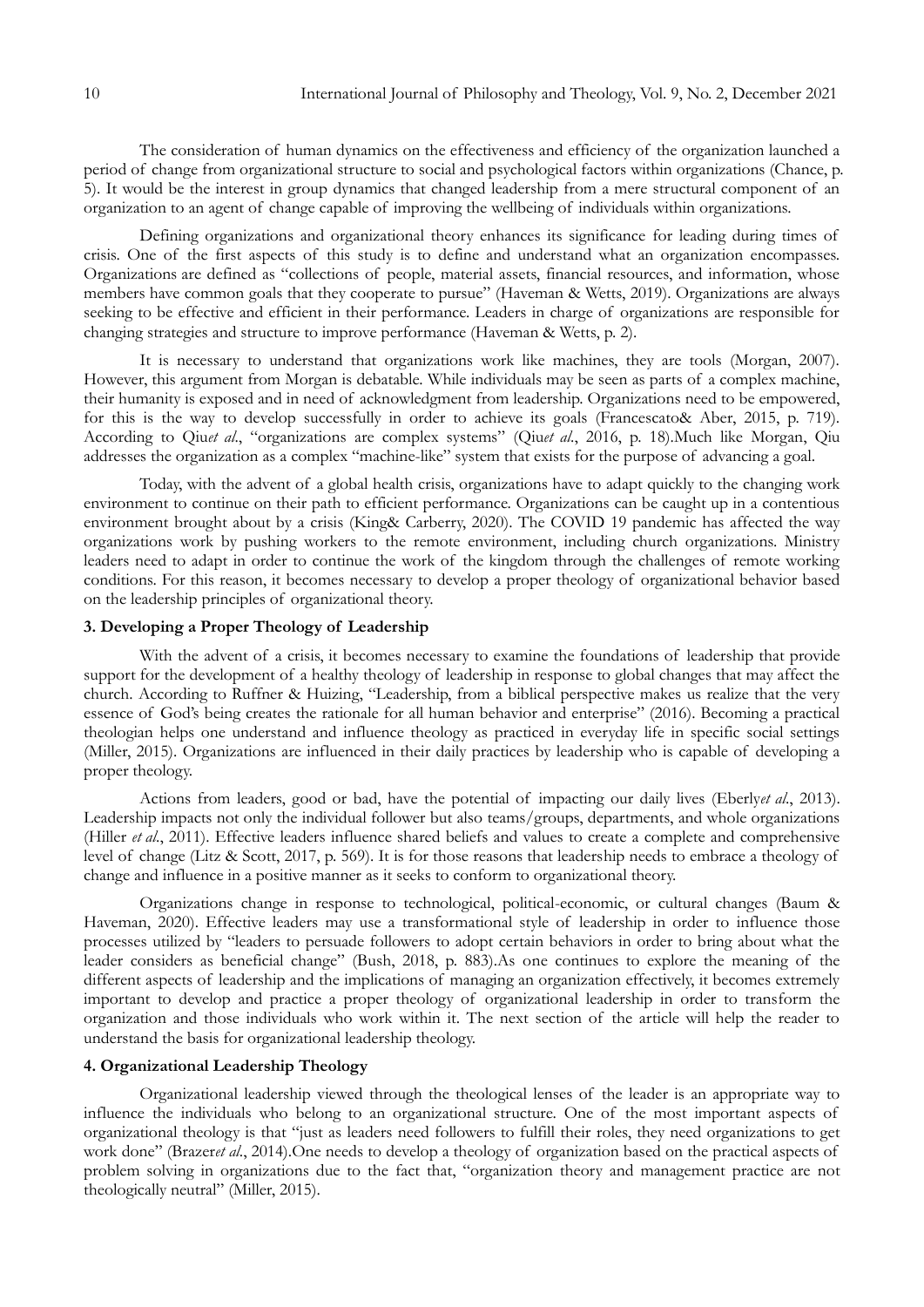#### Cesar O. Irizarry 11

Christian leadership "as modeled by Jesus, is a reflection of who he was and what he does" (Niewold, 2006, p. 108).The purpose of leadership becomes then apparent from the Scriptures and the revelation of the will of the Father. Leaders function in a way similar to a servant. The relationship between a servant and his master has been paralleled to that of the servant and the divine. Today, in the normal sense of the word servant, humankind have become servants modeled after the heart and life example of the Lord Jesus Christ (Irizarry, 2021).

For the Christian leader, Jesus provides an example of transformational leadership to be followed and applied in today's church environment (Irizarry, 2021).Huizing briefly summarizes Shaw to state that "Christian leaders work in an environment under the rule of God" (Huizing, 2011, p. 64).Jesus's plan was a transformational one, the pattern of transformation of the individual was a requirement in order to transform the rest of the world (Thomas, 2018, p. 110).This transformational pattern has been called *"biblical mentorship"* by Thomas. Indeed, this is the kind of relationship that God intended as a way to develop and form effective leaders. This type of biblical mentorship required an investment of resources from Jesus himself, even to the point of giving his own life to perpetuate the kingdom truths through his disciples.

# **5. Applications of Organizational Leadership for Church Ministry**

The last section of this short article will place Christian leadership in the context of organizational leadership behavior to develop useful applications for ministry. It is important to note that, empowered organizations develop successfully, achieve its goals, and influence systems in which they are embedded (Francescato & Aber, 2015).The community where an organization is planted benefits from its effectiveness and performance. Ministry leadership needs to develop "an organizational theology shaped by the church's primary core values and beliefs and by the active input of the congregation" (Calian, 1996). The proper development and use of organizational theory can help any ministry organization form a theology based on organizational leadership principles.

Leadership is a process of influencing others to understand and agree about what needs to be done and how to do it (Yukl & Gardner, 2013). Church ministry requires the same process as it engages in taking the Gospel of Jesus Christ to those who need it. Organizations are set apart, in organizational practice, hierarchy is a *technology* that separates matters and ensures that they remain apart (Sørensen *et al*., 2012). One way to look at organizations is to visualize them in the context of secularized theology. For this reason, organizations like church tend to exhibit a secularized hierarchy that places obstacles for its proper functioning. While secular leadership may use principles found within the Scriptures as a guide to develop its core concepts, Christian leadership emphasizes the heart and actions of the leader (Thomas, 2018).

The COVID 19 pandemic has disrupted many facets of people's lives and has necessitated profound changes in the way work is done (Irizarry, 2020). The scale of this particular crisis means that political leaders, healthcare leaders, and Christian ministry leaders are being tested and must adapt to the new normal (Irizarry, 2020). This means that the coronavirus crisis has also prompted a crisis of leadership (Irizarry, 2020).During times of crisis, the role of a leader and the impact of his or her decisions and actions tends to be magnified. During a crisis, even those organizations with highly effective teams know that their normal processes and practice of conducting business cannot meet the demands of the current situation and new reality.

Leaders must define their current situation and reality, both within their organization and externally (Keen *et al*., 2020, p. 503). To succeed they must adapt before quickly making critical decisions (Keen *et al*., 2020, p. 504). Crisis leadership requires quick adaptations to the situation faced in order to overcome challenges and obstacles that may arise to hinder the organization's performance. Crisis leaders are to restore normality by organizing, directing, and implementing actions that minimize the impact of a threat (Boin and t'Hart, 2003; Boin *et al*., 2013).

#### **6. Conclusion**

The previous steps mentioned in this article will help church and ministry leaders develop a proper theology of organizational leadership applicable to the new normal of work brought by the COVID 19 pandemic. It is important to develop a working knowledge of Taylor's organizational leadership theory where a hierarchical chain of command with levels of authority and an established division of labor provides the organization with the most effective operational structure. According to Henry Fayol, organizational efficiency results from the planning utilized by management. It is important to remember that workers within the organizational structure are considered part of the "machine" that is the organization. As complex systems, organizations are best suited to accomplish their mission during a time of crisis.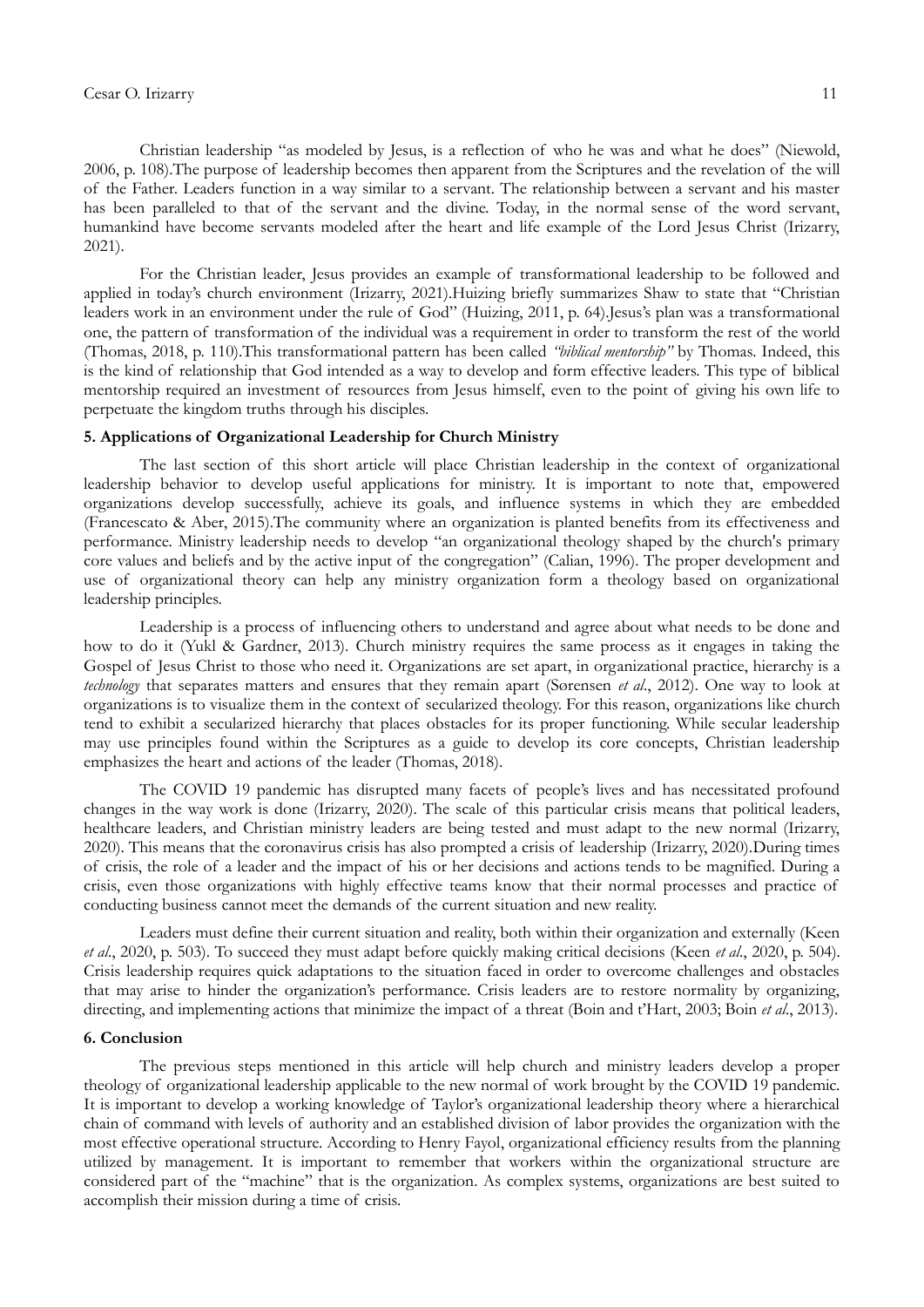Christian ministry leaders must understand that leading from a biblical perspective makes us realize the very essence of God's being, for He is the rationale for all human enterprise and behavior. It is important to remember that leaders impact not only individual followers but also whole organizations. Christian leadership as modeled by Jesus demonstrates servant leadership, leaders today have become servants modeled after that example. Jesus's leadership plan was a transformational one, based on his mentorship to the disciples. This is the kind of leadership that is needed in times like these, where a pandemic has upended life as we knew it. Leaders must define the current situational status of their ministry in order to seek a quick way to adapt to the new changes brought about by the current global health crisis. By developing and practicing a sound theology of organizational leadership, the church will continue to thrive during uncertain times, guided by leaders who make a difference in the lives of others.

#### **7. References**

- AL-Abrrow, H., Abdullah, H., & Atshan, N. (2019). Effect of organizational integrity and leadership behavior on organizational excellence. International Journal of Organizational Analysis (2005), 27(4), 972- 985. [https://doi.org/10.1108/IJOA-08-2018-1518](https://nam04.safelinks.protection.outlook.com/?url=https%3A%2F%2Fdoi.org%2F10.1108%2FIJOA-08-2018-1518&data=04%7C01%7Ccirizarry5%40liberty.edu%7C1bb09ad9790d4be2895e08d973c24d32%7Cbaf8218eb3024465a9934a39c97251b2%7C0%7C0%7C637668100640671791%7CUnknown%7CTWFpbGZsb3d8eyJWIjoiMC4wLjAwMDAiLCJQIjoiV2luMzIiLCJBTiI6Ik1haWwiLCJXVCI6Mn0%3D%7C1000&sdata=X7ZsG1obCmjaxYcBN%2BqrxYX8BDVo%2FB8DyGPeJogW2TM%3D&reserved=0)
- Baum, J. A. C., & Haveman, H. A. (2020). Editors' comments: The future of organizational theory. The Academy of Management Review, 45(2), 268-272. [https://doi.org/10.5465/amr.2020.0030](https://nam04.safelinks.protection.outlook.com/?url=https%3A%2F%2Fdoi.org%2F10.5465%2Famr.2020.0030&data=04%7C01%7Ccirizarry5%40liberty.edu%7C1bb09ad9790d4be2895e08d973c24d32%7Cbaf8218eb3024465a9934a39c97251b2%7C0%7C0%7C637668100641781146%7CUnknown%7CTWFpbGZsb3d8eyJWIjoiMC4wLjAwMDAiLCJQIjoiV2luMzIiLCJBTiI6Ik1haWwiLCJXVCI6Mn0%3D%7C1000&sdata=nwW3HNBWHqpichbQzAHLr08Kl08pLz%2FosC4jEOnfng8%3D&reserved=0)
- Boin, A., Kuipers, S., & Overdijk, W. (2013). Leadership in times of crisis: A framework for assessment. International Review of Public Administration, 18(1), 79-91.
- Boin, A., & t'Hart, P. (2003). Public leadership in times of crisis: Mission impossible? Public Administration Review, 63(5), 544-553.
- Brazer, S. D., Kruse, S. D., & Conley, S. (2014). Organizational theory and leadership navigation. Journal of Research on Leadership Education, 9(3), 254-272. [https://doi.org/10.1177/1942775114532640](https://nam04.safelinks.protection.outlook.com/?url=https%3A%2F%2Fdoi.org%2F10.1177%2F1942775114532640&data=04%7C01%7Ccirizarry5%40liberty.edu%7C1bb09ad9790d4be2895e08d973c24d32%7Cbaf8218eb3024465a9934a39c97251b2%7C0%7C0%7C637668100641831114%7CUnknown%7CTWFpbGZsb3d8eyJWIjoiMC4wLjAwMDAiLCJQIjoiV2luMzIiLCJBTiI6Ik1haWwiLCJXVCI6Mn0%3D%7C1000&sdata=OgItp1QkLJjhcPLKe1xL1cIqPRYfJN3H0kRAx2Q%2F36M%3D&reserved=0)
- Bush, T. (2018). Transformational leadership: Exploring common conceptions. Educational Management Administration & Leadership, 46(6), 883–887.
- Calian, C. S. (1996). Building a visionary church: An organizational theology for the congregation. Theology Today (Ephrata, Pa.), 52(4), 485-493. [https://doi.org/10.1177/004057369605200406](https://nam04.safelinks.protection.outlook.com/?url=https%3A%2F%2Fdoi.org%2F10.1177%2F004057369605200406&data=04%7C01%7Ccirizarry5%40liberty.edu%7C1bb09ad9790d4be2895e08d973c24d32%7Cbaf8218eb3024465a9934a39c97251b2%7C0%7C0%7C637668100641601246%7CUnknown%7CTWFpbGZsb3d8eyJWIjoiMC4wLjAwMDAiLCJQIjoiV2luMzIiLCJBTiI6Ik1haWwiLCJXVCI6Mn0%3D%7C1000&sdata=72FP5pcVqw%2BI02TqQX3vsYgFneRQwmemCInzLYNY14w%3D&reserved=0)
- Eberly, M.B., Johnson, M.D., Hernandez, M. and Avolio, B.J. (2013). An integrative process model of leadership: examining loci, mechanisms, and event cycles. American Psychologist, Vol. 68 No. 6, pp. 427-443.
- Francescato, D., & Aber, M. S. (2015). Learning from organizational theory to build organizational empowerment. Journal of Community Psychology, 43(6), 717-738. [https://doi.org/10.1002/jcop.21753](https://nam04.safelinks.protection.outlook.com/?url=https%3A%2F%2Fdoi.org%2F10.1002%2Fjcop.21753&data=04%7C01%7Ccirizarry5%40liberty.edu%7C1bb09ad9790d4be2895e08d973c24d32%7Cbaf8218eb3024465a9934a39c97251b2%7C0%7C0%7C637668100641661216%7CUnknown%7CTWFpbGZsb3d8eyJWIjoiMC4wLjAwMDAiLCJQIjoiV2luMzIiLCJBTiI6Ik1haWwiLCJXVCI6Mn0%3D%7C1000&sdata=5GDua2%2BiV%2FVFR9RUTnddfpL22e9ksFd1tmvP8Xtw9Tc%3D&reserved=0)
- Geh, E. Z. (2014). Organizational spiritual leadership of worlds "made" and "found": An experiential learning model for "feel." Leadership & Organization Development Journal, 35(2), 137- 151. [https://doi.org/10.1108/LODJ-04-2012-0052](https://nam04.safelinks.protection.outlook.com/?url=https%3A%2F%2Fdoi.org%2F10.1108%2FLODJ-04-2012-0052&data=04%7C01%7Ccirizarry5%40liberty.edu%7C1bb09ad9790d4be2895e08d973c24d32%7Cbaf8218eb3024465a9934a39c97251b2%7C0%7C0%7C637668100641741179%7CUnknown%7CTWFpbGZsb3d8eyJWIjoiMC4wLjAwMDAiLCJQIjoiV2luMzIiLCJBTiI6Ik1haWwiLCJXVCI6Mn0%3D%7C1000&sdata=CBHBKv6oJ52YDgtCx5Df8tdxnS%2FwHZ0Y1cZ7l5MCJyA%3D&reserved=0)
- Haveman, H. A., & Wetts, R. (2019). Organizational theory: From classical sociology to the 1970s. Sociology Compass, 13(3), e12627. <https://doi-org.ezproxy.liberty.edu/10.1111/soc4.12627>
- Haveman, H. A., & Wetts, R. (2019). Contemporary organizational theory: The demographic, relational, and cultural perspectives. Sociology Compass, 13(3), e12664-n/a. [https://doi.org/10.1111/soc4.12664](https://nam04.safelinks.protection.outlook.com/?url=https%3A%2F%2Fdoi.org%2F10.1111%2Fsoc4.12664&data=04%7C01%7Ccirizarry5%40liberty.edu%7C1bb09ad9790d4be2895e08d973c24d32%7Cbaf8218eb3024465a9934a39c97251b2%7C0%7C0%7C637668100641761155%7CUnknown%7CTWFpbGZsb3d8eyJWIjoiMC4wLjAwMDAiLCJQIjoiV2luMzIiLCJBTiI6Ik1haWwiLCJXVCI6Mn0%3D%7C1000&sdata=zJt7c2wjLM679FGCnDjY0B6p1Vo2SeDCHwqjxCpjbVc%3D&reserved=0)
- Hiller, N.J., DeChurch, L.A., Murase, T. and Doty, D. (2011). Searching for outcomes of leadership: a 25-year review. Journal of Management, Vol. 37 No. 4, pp. 1137-1177.
- Huizing, R. L. (2011). Bringing Christ to the table of leadership: Moving towards a theology of leadership. The Journal of Applied Christian Leadership, 5(2), 58-75.
- Irizarry, C. (2020). A correlational study of educational leadership and transformational behavior development during a global crisis: Prospectus chapter 1. Liberty University.
- Irizarry, C. (2021). Theology and philosophy of leadership and management. Liberty University.
- Keen, P. K. K., Gilkey, R., & Baker, E. L. (2020). Crisis leadership-from the Haiti earthquake to the COVID pandemic. Journal of Public Health Management and Practice, 26(5), 503-505.
- King, B. G., & Carberry, E. J. (2020). Movements, societal crisis, and organizational theory. Journal of Management Studies, 57(8), 1741-1745. [https://doi.org/10.1111/joms.12624](https://nam04.safelinks.protection.outlook.com/?url=https%3A%2F%2Fdoi.org%2F10.1111%2Fjoms.12624&data=04%7C01%7Ccirizarry5%40liberty.edu%7C1bb09ad9790d4be2895e08d973c24d32%7Cbaf8218eb3024465a9934a39c97251b2%7C0%7C0%7C637668100641821121%7CUnknown%7CTWFpbGZsb3d8eyJWIjoiMC4wLjAwMDAiLCJQIjoiV2luMzIiLCJBTiI6Ik1haWwiLCJXVCI6Mn0%3D%7C1000&sdata=tgHVffX%2BJV4a4wIz4bWrZs020heSihPe974Y9koATbE%3D&reserved=0)
- Li, Z., Gupta, B., Loon, M., & Casimir, G. (2016). Combinative aspects of leadership style and emotional intelligence. Leadership & Organization Development Journal, 37(1), 107-125. [https://doi.org/10.1108/LODJ-04-2014-0082](https://nam04.safelinks.protection.outlook.com/?url=https%3A%2F%2Fdoi.org%2F10.1108%2FLODJ-04-2014-0082&data=04%7C01%7Ccirizarry5%40liberty.edu%7C1bb09ad9790d4be2895e08d973c24d32%7Cbaf8218eb3024465a9934a39c97251b2%7C0%7C0%7C637668100641731173%7CUnknown%7CTWFpbGZsb3d8eyJWIjoiMC4wLjAwMDAiLCJQIjoiV2luMzIiLCJBTiI6Ik1haWwiLCJXVCI6Mn0%3D%7C1000&sdata=SwWRCac4FtgYGSgCSxgwJ0zHPNqbZzkXRp1dhdd62B8%3D&reserved=0)
- Litz, D., & Scott, S. (2017). Transformational leadership in the educational system of the United Arab Emirates. Educational Management, Administration & Leadership, 45(4), 566-587.